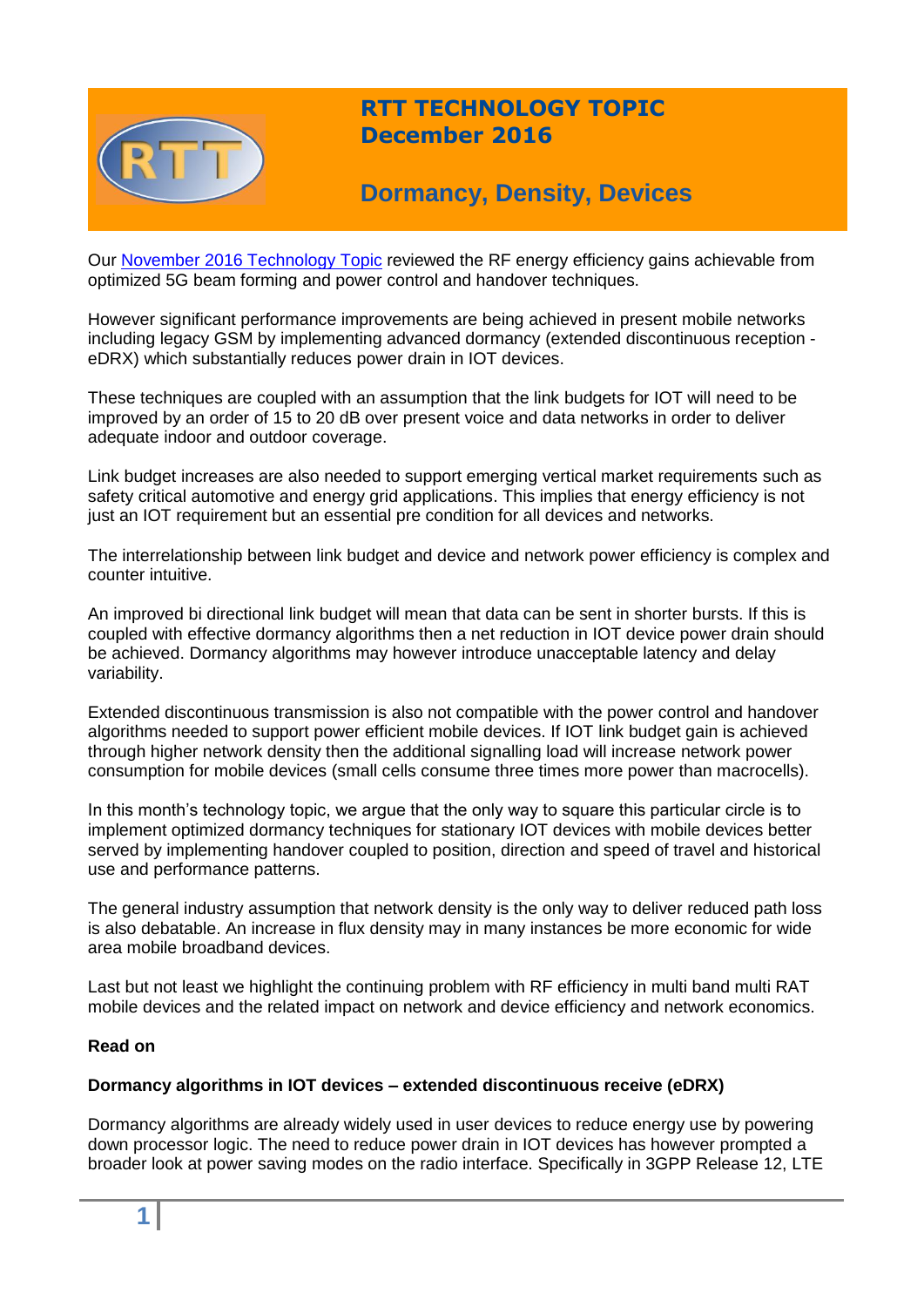Cat 0 IOT devices are allowed to decide how often they need to be active in order to transmit and receive data.

In the lowest power saving mode, the device does not look for paging or any other network signalling, the network is not allowed to page the device and is required to hold any data that arrives until a designated wake up moment.

The time between wake up moments can be up to 12.1 days though something closer to two minutes is more common. The standard discontinuous receive cycle is 2.56 seconds.

## **Link budget improvements for IOT including EC- GSM**

The link budget improvements in LTE for IOT machine to machine applications are delivered by reducing channel bandwidth and are claimed to yield a 155 dB path loss compared to 147 dB for LTE VoLTE and 137 dB for LTE high speed data.





3GPP Release 13 takes a different approach with an enhanced coverage variant of GSM (EC-GSM ) which uses additional channel coding (signal repetition) and signal combining to achieve a claimed 20 dB improvement over 900 MHz GPRS.

However these techniques are not efficient or effective for higher data rate exchanges or for applications where devices are mobile. Higher data rates need wider channels to maintain multiplexing efficiency, increasing coding overhead improves the link budget but reduces net throughput and extended discontinuous receive cycles are incompatible with handover and power control algorithms.

LTE handovers are either backward or forward. In a backward handover, the network performs cell switching and notifies the mobile terminal of the destination cell. In a forward handover, the mobile terminal performs autonomous switching to pick up the destination cell. The basis of the decision in either case is available channel quality (CQI - Channel Quality Indication).

In our November 2016 technology topic (5G Beam forming- [power control and handover\)](http://www.rttonline.com/tt/TT2016_011.pdf) we suggested that these present handover algorithms are inefficient when applied to Inter RAT handovers particularly as the choice of network and band plan broadens.

Consider for example the signalling and decision overhead implicit when the possible handover options include GSM, EC-GSM, GPRS, WCDMA, 4G LTE, centimetre and millimetre band 5G, tri band Wi-Fi and sub space or satellite spanning frequency bands from 450 MHz to 71 GHz (the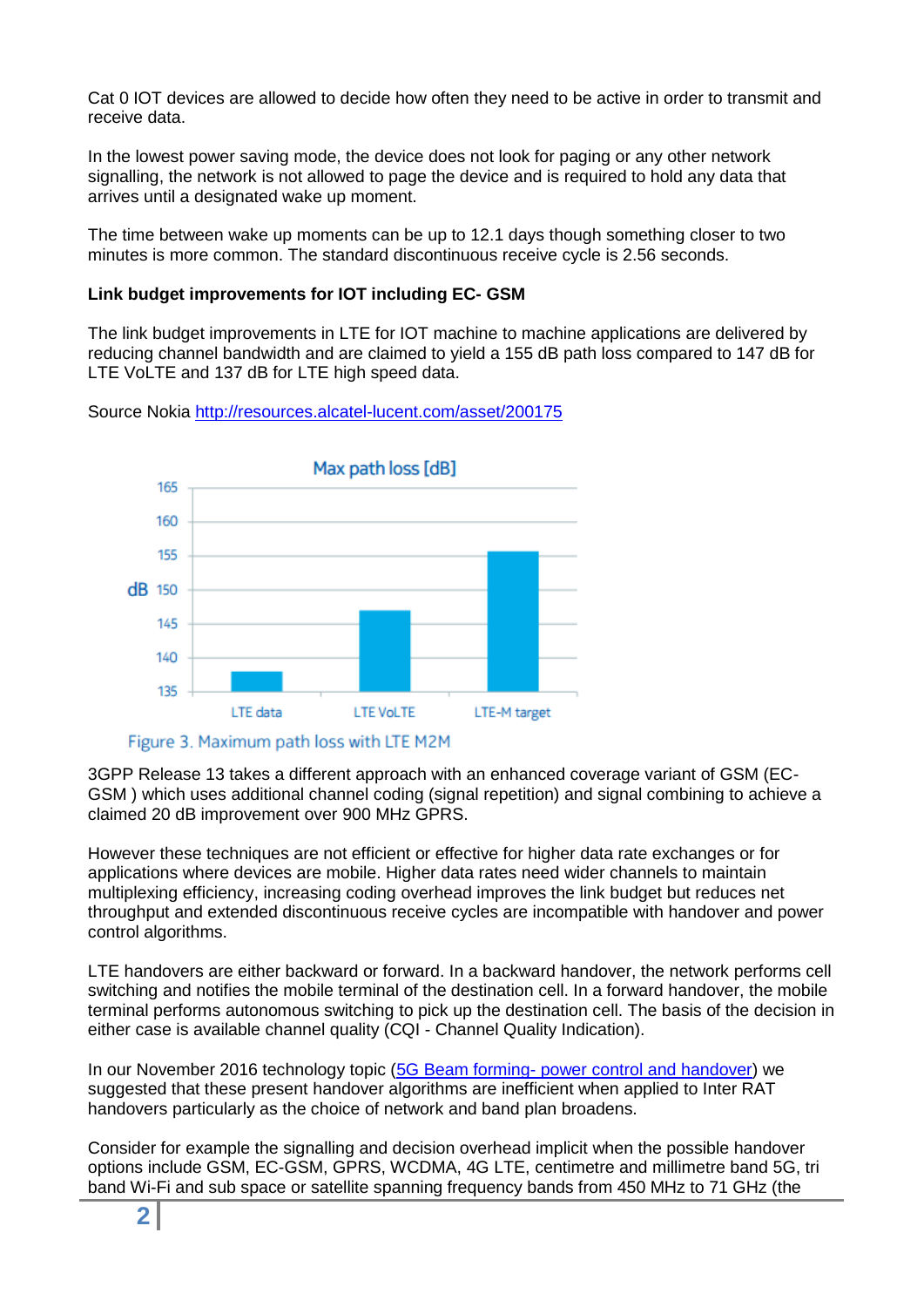upper end of the new UMFU unlicensed allocation in the US). Determining handover on the basis of CQI measurements across this combination of networks and bands and channels would be absurdly inefficient.

Our suggested alternative was to couple handover decisions to the observed or calculated position of the user or IOT device, direction of travel, speed and prior usage and service patterns.

Assuming mobile devices are GPS enabled this allows the device to decide on best connect options in real time not on the basis of channel knowledge but on the basis of known local availability of base stations and access points and their past rating in terms of performance, effectively context driven cognitive radio.

Best connect could be on the basis of lowest energy drain, highest throughput (sometimes though not always the same option) and lowest delivery cost.

The advantage would be that device/user added value would be directly coupled to network performance and efficiency.

#### **Device performance and future technology options**

However there remains the massive caveat of device performance. As frequency bands are added into small form factor devices, as channels and pass bands get wider and as new technologies are supported it can be generally stated that multiplexing efficiency should increase. However it can also be generally stated that RF efficiency reduces.

On the receive path this is a consequence of additional filters and switch paths, compromised antennas and poor noise matching and the higher noise floor implicit in wider channels and pass bands. Front end compression from unwanted signal energy will also be more problematic and will require wider front end dynamic range (requiring more power).

On the transmit path, higher order modulation with large peak to average power ratios requires additional digital processing to maintain power added efficiency. The additional digital signal processing can project additional noise into the receive path.

Large amounts of envelope variation may require maximum power relaxation of the order of several dB with a negative impact on uplink range and throughput. Poor power matching on the transmit path introduces issues of heat rise and reflected power.

Poorly matched broadband antennas with ineffective ground planes can result in a negative gain of 6 or 7 dB. It is also harder to establish an adequate compromise between power matching (RF transmitter power efficiency) and noise matching (downlink receive sensitivity).

Together these effects can result in a loss of at least 10 dB which directly subtracts from the supportable path loss. MIMO performance can also be highly variable both between devices and across supported bands.

It also highlights the inadvisability of decommissioning GSM channels or compromising GSM performance in user/IOT devices, not uncommon when signal paths are optimized for LTE rather than legacy GSM.

Finally it should not be assumed that 5G band plans should be TDD. In particular it is important to note that TDD does not scale efficiently to the larger cell radius cells that will be needed to make 5G commercially viable.

From the network side, TDD introduces significant additional time interference issues and requires base stations to be co sited.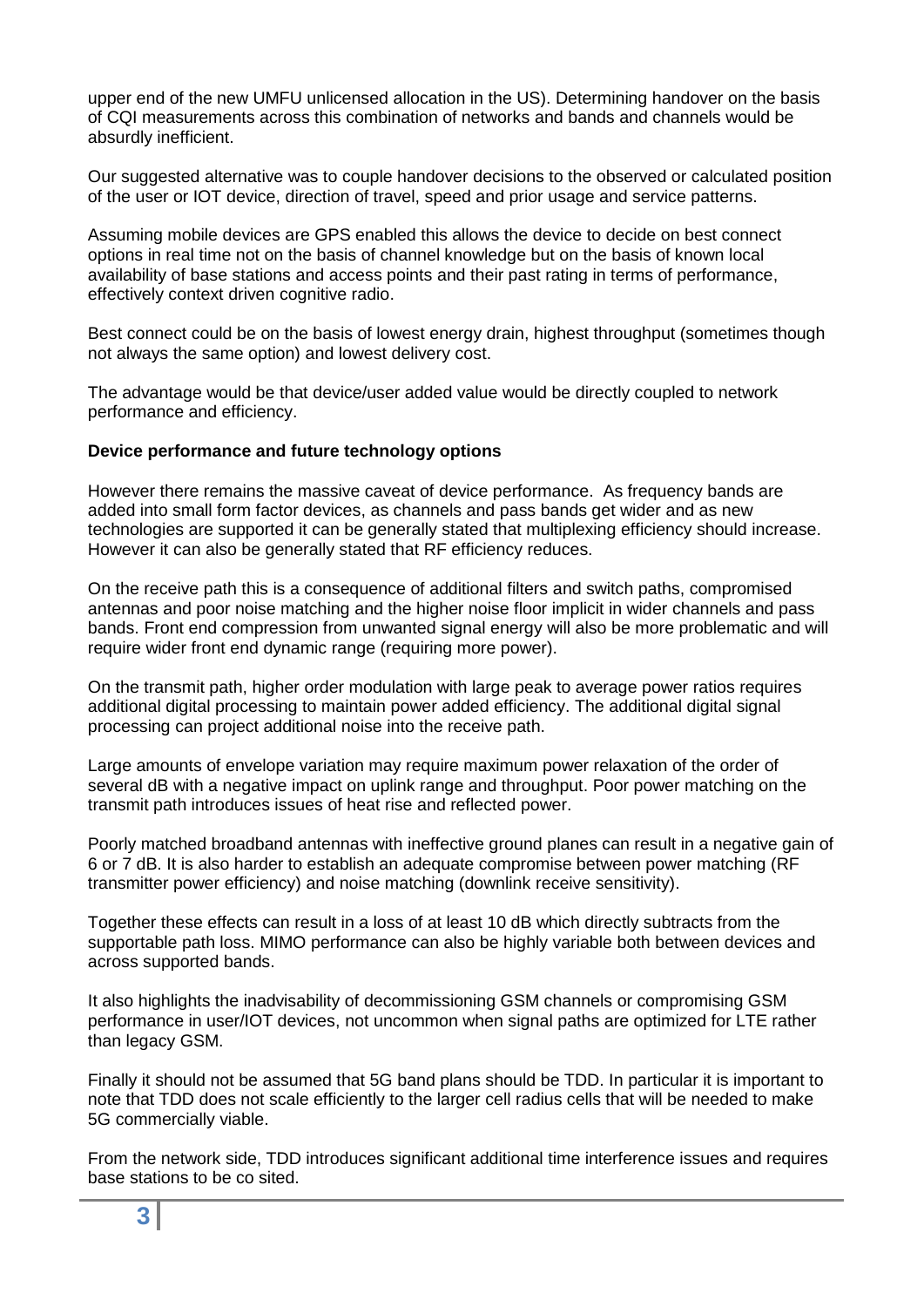In terms of device performance, TDD devices will be vulnerable to receiver desensitisation and device to device interference particularly in the centimetre and millimetre bands where filter Q will be inherently lower than existing sub 3 GHz RF front ends.

On the receive path, a combination of compromised receive sensitivity and reduced selectivity will directly impact downlink data throughput, data reach and data capacity. On the transmit path, maximum power relaxation and compromised power matching will directly impact uplink data throughput, data reach and capacity.

Device RF front end performance should be the start point of any spectrum allocation and band plan discussion but is generally the last thing to be considered.

## **Summary**

Effective mechanisms exist for reducing the power drain of stationary IOT devices based on extended dormancy algorithms.

These are however incompatible with present handover and power control protocols for mobile devices.

Present handover and power control protocols are becoming progressively less efficient as band and technology options increase over time and there are increasingly persuasive arguments for favouring forward handovers in which the device takes access decisions based on position, direction of travel, speed of travel, knowledge of the local position of base stations and access points, user and device requirement and usage and performance history rather than CQI based decisions which are becoming increasing unscalable.

The traditional view has always been that handover in small cells will generally be determined by congestion. In larger cells, handover will generally be determined by signal quality but in 5G there will be the additional requirement to manage beam to beam handover and beam steering. Beam to beam handover is almost certainly a candidate for direction of travel based decision making. Beam steering may require a more hybrid approach with signal quality remaining as an input. Irrespective of the method used, careful integration with scheduling algorithms will be a necessity.

Irrespective of the access algorithms used, it is bordering on the insane to throw away 10 dB of link budget due to compromised RF front end design in user and IOT devices. Better specified active and passive components are a partial solution but introduce additional cost. A more profound architectural solution is still the Holy Grail for many RF design teams but like the Holy Grail remains elusive.

Minimizing noise and achieving efficient gain and sufficient dynamic range in low cost centimetre and millimetre band RF front ends can probably only be achieved through fundamental materials innovation to which presently there is limited visibility.

It is also looks unwise to decommission GSM for the foreseeable future and compromising GSM performance in user devices is better avoided.

Network density is not necessarily the only or best way to reduce path loss. Avoiding maximum power relaxation in user devices on the TX path, improved sensitivity on the receive path and uplink and downlink antenna gain from tower mounted base station sites – flux density rather than network density, will often be a more economic option.

For local area coverage it is hard to see how 4G or 5G can compete economically with ultra-dense Wi-Fi particularly if the rest of the world follows the US initiative to extend unlicensed spectrum at 60 GHz from 57 GHz to 71 GHz - nearly 15 GHz of contiguous bandwidth.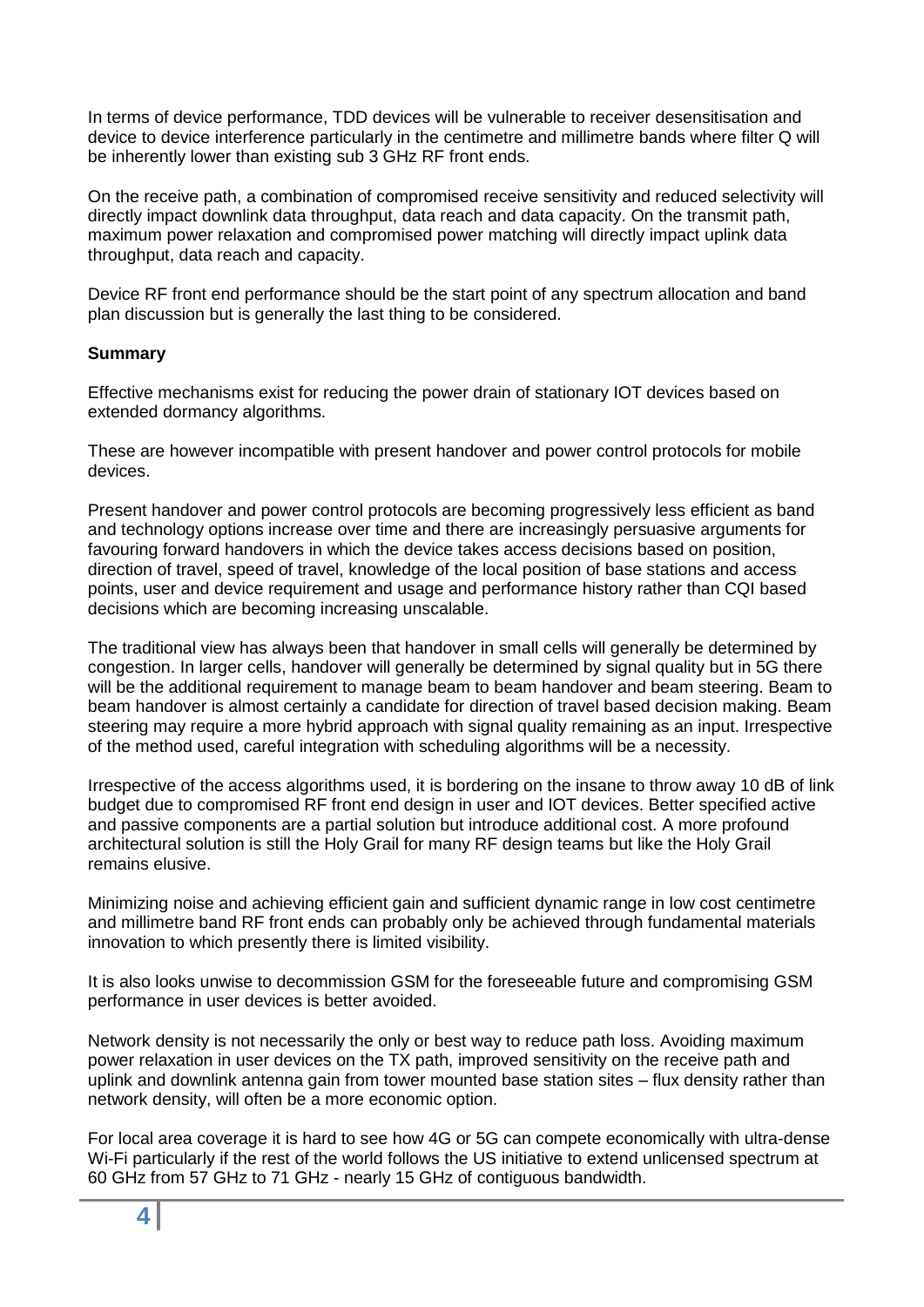This implies that the sweet spot for 2G, 4G and 5G will be wide area rather than local area with high data rate and mobility as key requirements and implies a need to ensure perceived IOT requirements do not compromise the performance economics of wide area mobile broadband and legacy networks and devices.

Dormancy works for stationary IOT but less well in wide area mobile.

Flux density is more economic than network density.

Network delivery economics are substantially influenced by device performance.

Dormancy, density and devices together have a critical impact on IOT and mobile broadband spectral value.

Device performance and device economics in particular should be the start point for all band plan discussions.

## **Learn more about these topics**

# **Resources for 5G engineering, marketing and policy teams**

New in depth syndicated research from RTT, Policy Tracker and The Mobile World.

## **A timely and critical investigation into 5G and satellite industry supply chain economics and spectral and space asset value**

Telecommunications is a trillion-dollar industry with 5G promoted as the next big enabler of growth both in developed and developing economies**.** However, this growth will only be achieved if the satellite industry is motivated to share its spectral and space assets including C band and Ku and Ka- band spectrum.

Mobile and satellite operators are highly leveraged and are reliant on vendor supply-chain support. "Over-the-top players," such as Google and Facebook, are starting to invest in access infrastructure and are cash rich. Additionally, the military and the automotive industry are increasingly important stakeholders.

So, the question is: Who will own added value in next- generation mobile broadband?

This study is being developed as a syndicated research opportunity in association with Collaborata

# **COLLABORATA**

The satellite industry is engaged in a transformation of its Ka-band spectral and space assets. Kaband spectral assets, particularly the 28 GHz and 38 GHz bands, are emerging as the sweet spot for 5G terrestrial network deployment with AT&T and Echostar and Verizon and Viasat as examples of potential 5G technical and commercial partnerships.

**'A timely and critical investigation into 5G and satellite industry supply chain economics and spectral and space asset value'** analyses the implications of the growing inter dependency of these two industries and will make extensive use of presentation graphics to highlight present value and risk distribution in the industry with modelling of three future industry scenarios assigning different weightings on terrestrial and satellite spectral and network value and the relative market reach value and technology value of each supply chain and the major players in each supply